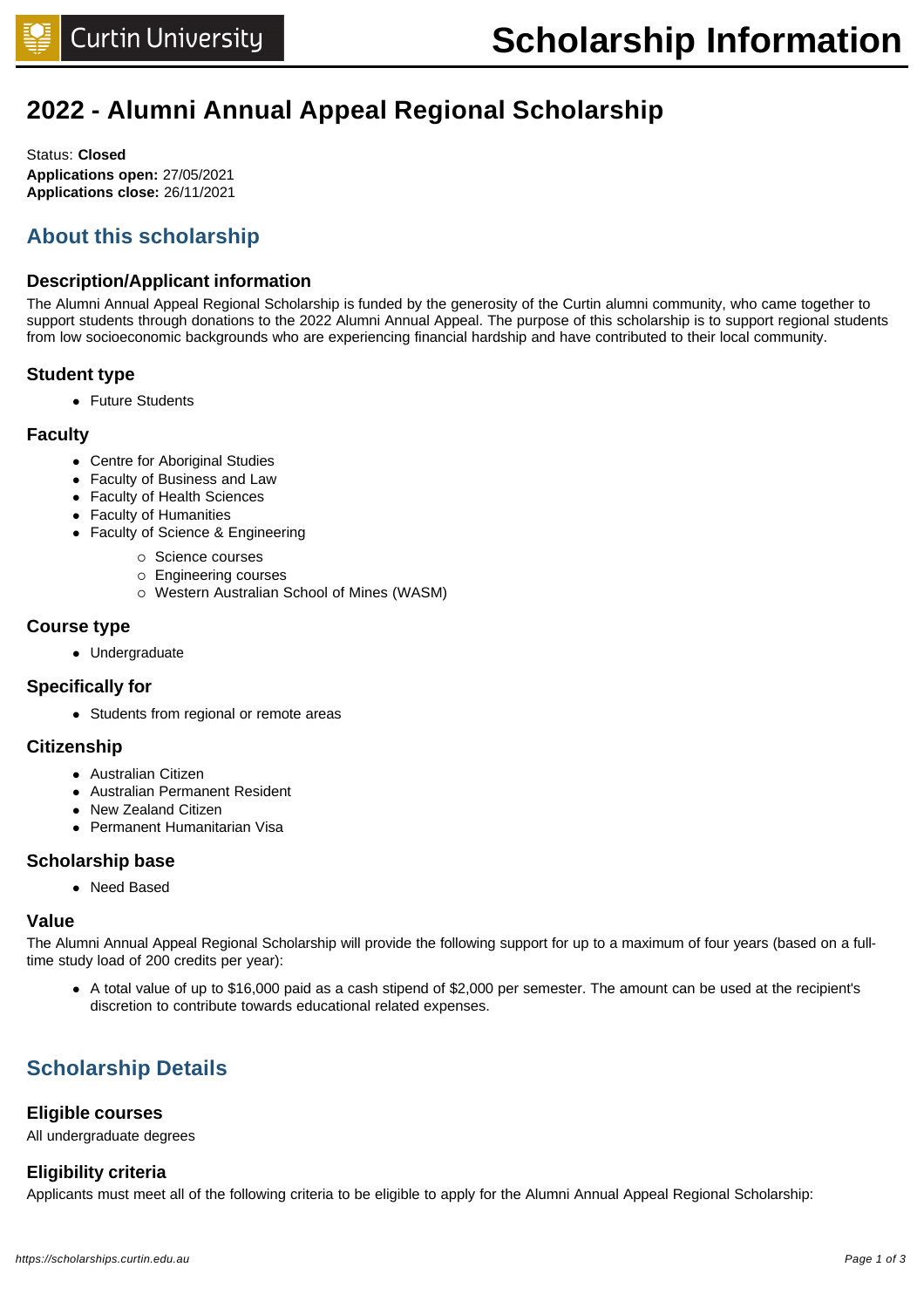# **Scholarship Information**

- Australian citizen, Australian permanent resident, Australian permanent humanitarian or New Zealand citizen
- Selected Curtin University as a first or second preference through TISC to undertake an undergraduate degree in semester 1, 2022
- Financial hardship and low socioeconomic status
- Contributed to their local community
- Relocating from a regional and/or remote area to commence study
- Willing to participate in one or more of the following:
	- $\circ$  Provide a testimonial/statement to Curtin's University Advancement outlining the impact the scholarship has had on your student experience
	- $\circ$  Have a photograph taken, to accompany the testimonial mentioned above
	- $\circ$  Feature in a short promotional video
	- o Event hosted by the University Advancement
	- $\circ$  Provide statements to local media if a press release is developed to promote the program

Please note that applicants applying for the Alumni Annual Appeal Regional Scholarship are also eligible to apply for the [Alumni Annual](https://scholarshipsapp.curtin.edu.au/scholarships/4989)  [Appeal Scholarship.](https://scholarshipsapp.curtin.edu.au/scholarships/4989)

## **Enrolment requirements**

Recipients must meet all of the following:

- Remain enrolled in initial course of study period
- Maintain enrolment (minimum of 25 credits) each study period at Curtin University
- Maintain a course weighted average (CWA) of at least 50
- Fail no more than one unit attempted each study period

## **Changes to Enrolment**

If a recipient intends to change their enrolment, they must also apply in writing to the Scholarships Office [\(scholarships@curtin.edu.au\)](mailto:scholarships@curtin.edu.au) for approval **BEFORE** the change. The Scholarships Office will advise how the change will affect their scholarship.

**Withdrawal or Terminated from units or course:** A recipient who withdraws from their units or course of study, or has been terminated from their studies will become ineligible for the continuation of the scholarship, will not receive any further payments and will be required to repay to Curtin University the stipend awarded for that study period if applicable.

**Cancellation of Scholarship:** Notwithstanding any provision above, Curtin reserves the rights, at its sole discretion, to cancel the award of, or continuity of, the scholarship where the sponsor ceases to fund the scholarship.

# **How to apply**

## **Application process**

#### **Step 1: Access online application form**

• Applications are to be submitted using the online application form. Access the form by clicking on the 'Apply Online' button on the top right-hand side of this page

#### **Step 2: Complete**

- Complete the application form online
- Application form can be saved at any point of the process
- Multiple scholarships can be applied for at one time
- Tips on how to complete your application can be found under the [Applying for scholarships l](https://scholarships.curtin.edu.au/apply/)ink on the scholarships website

#### **Step 3: Submit**

- Closing date is listed at the top of the page
- $\bullet$  Incomplete applications will not be assessed
- Once submitted, application status will change to submitted

#### **Step 4: Receipt**

• Application receipt will be sent to the email address provided when you created your Curtin account, once your application has been submitted

#### **Step 5: Assessment**

- Applications will be assessed by an assessment panel using the following criteria:
	- $\circ$  Responses to questions in application form
	- o Financial hardship and socioeconomic status
	- $\circ$  Contribution to your local community

#### **Step 6: Outcome**